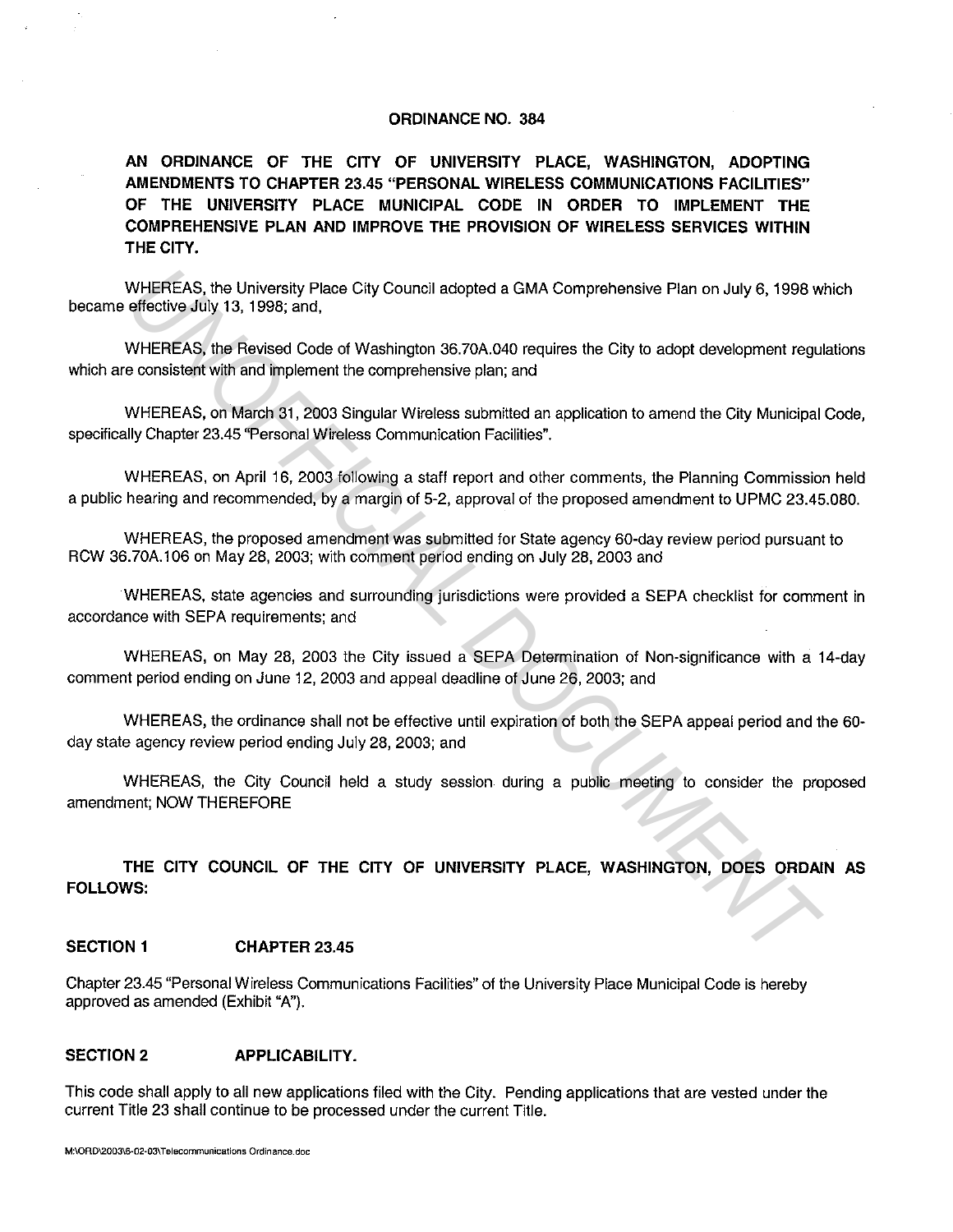# **SECTION3 SEVERABILITY**

If any section, sentence, clause, or phrase of this ordinance shall be held to be invalid or unconstitutional by a court of competent jurisdiction, such invalidity or unconstitutionality shall not affect the validity or constitutionality of any other section, sentence, clause, or phrase of this ordinance.

#### **SECTION4 COPY TO BE AVAILABLE**

One copy of this ordinance shall be available in the office of the City Clerk for use and examination by the public.

# **SECTION 5 PUBLICATION AND EFFECTIVE DATE.**

A summary of this Ordinance consisting of its title shall be published in the official newspaper of the City. The ordinance shall be effective on July 28, 2003. **EXERCISE OF THE CITY COUNCIL ON JUNE 2, 2003.**<br> **PASSED BY THE CITY COUNCIL ON JUNE 2, 2003.**<br> **PASSED BY THE CITY COUNCIL ON JUNE 2, 2003.**<br> **PASSED BY THE CITY COUNCIL ON JUNE 2, 2003.**<br> **PASSED BY THE CITY COUNCIL ON J** 

# **PASSED BY THE CITY COUNCIL ON JUNE 2, 2003.**

 $\tilde{U}$  $\frac{1}{2}$  $\mathcal{L}$ 

**ATTEST:** 

# **APPROVED AS TO FORM:**

Timothy X. Sullivan, City Attorneys

Date of Publication: 6/5/03

Effective Date: 7/28/03

**M:\ORD\2003\6-02-03\T elecommunications Ordinance-doc**